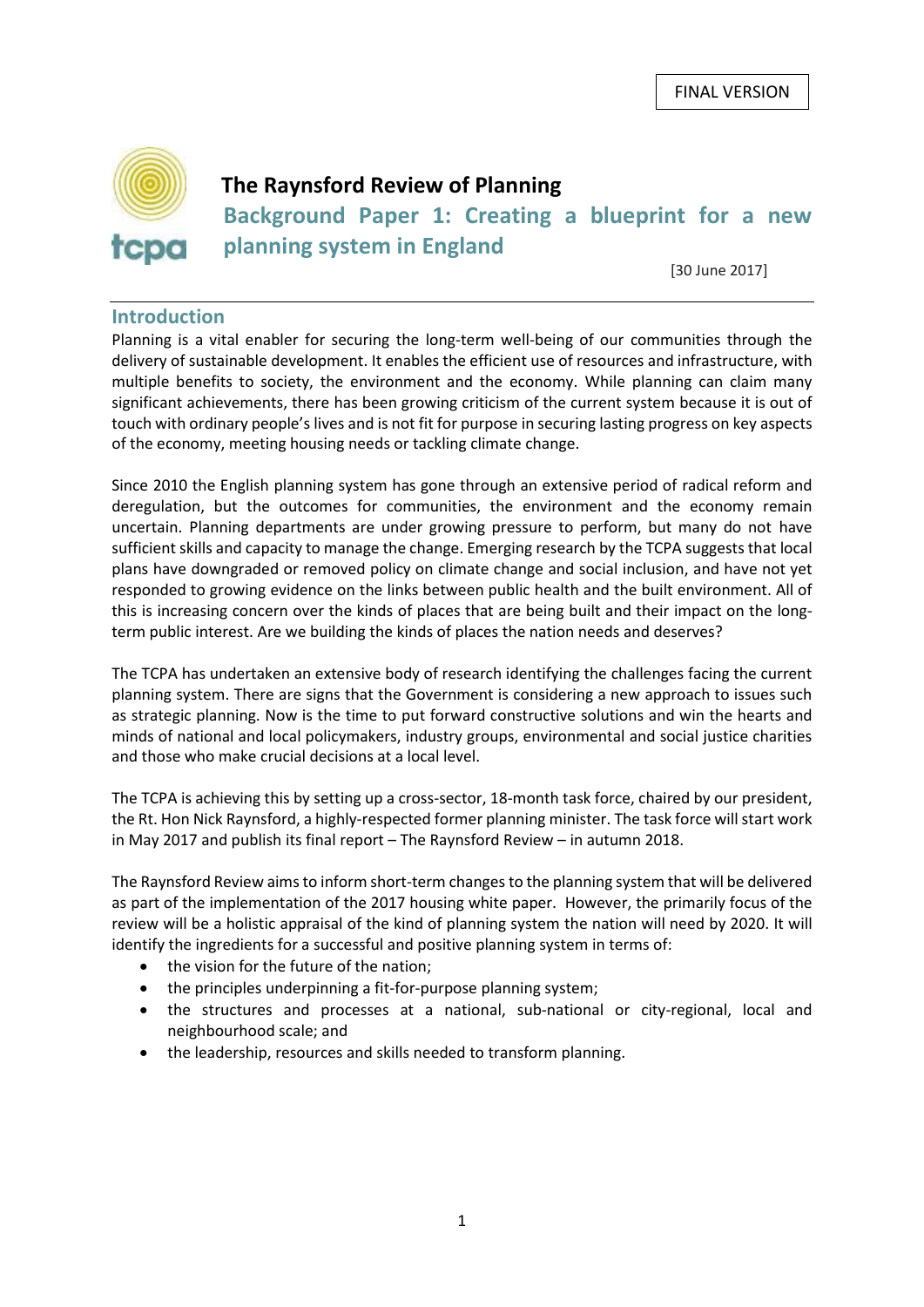## **What do we want to achieve?**

This initiative has three overarching aims:

- 1. Firstly, to set out a positive agenda for planning reform set within the context of the major changes proposed in the housing white paper and the result of the general election. The review will be a solution-focused report setting out a blueprint for a new planning system in England and will be launched at all major political party conferences in autumn 2018.
- 2. Secondly, the task force will engage constructively with politicians and council officers, communities, housing providers, developers, consultants and academics – all those interested in the built environment – about how we can deliver better place-making through a fairer and more effective planning system.
- 3. Thirdly, the Raynsford Review will set out a new vision for planning in England and rebuild trust in the planning process by communicating with the public as well as professionals.

#### **Why is planning important?**

There has been a significant loss of public trust in planning. A stark comparison can be drawn between the post-war consensus in favour of development and the highly polarised contemporary arguments which play out today over issues such as housing. This process is part of a profound change in civil society, manifesting in declining political participation and a loss of trust in 'experts'. Clearly planning is not solely responsible for this wider political trend, but planning decisions are one of the greatest catalysts of local political activity because of their direct impact on people's lives.

We believe that a planning system which is truly fit for purpose must offer a compelling and optimistic vision for the future of the nation, setting out the role of people and participation in the planning process. We also believe that a functional planning system must offer a strong narrative of strategic spatial policy, from national through sub-national and city-regional to local and neighbourhood levels. This is simply because the challenges we are confronted with in infrastructure investment, housing, climate change and social inclusion are played out at differing spatial scales. This is not about topdown imposition. Instead, it is about recognising the need to integrate the differing spatial challenges into a coherent framework which can help guide decision-making in all sectors.

While many organisations focus on how to improve technical bits of the planning process, or focus on single issues such as housing, we think there is a gap in terms of the 'big-picture' vision, a set of comprehensive solutions and advocacy about the benefits of planning for the future of England.

## **What are the barriers to achieving lasting reform?**

The main barriers to achieving a blueprint for a better planning system in 2020 are:

**Lack of cross-sector consensus** between the development industry, the environmental movement and the social justice sector. Too often we see a polarised debate where the economy is played off against the environment, when in fact they are two sides of the same coin. At the same time, social justice is so often missed out from these debates – but we cannot afford to continue doing this. One of the clear lessons from the Brexit vote is that whole communities have been left behind in terms of development and engagement in the last few decades. The task force will provide a forum for bringing together different interests with the aim of generating a cross-sector consensus.

**A strong, continued drive to deregulate** the English planning system, based on an analysis that planning is anti-competitive. This analysis is simply wrong. For example, there is extensive evidence of the benefits of planning for economic efficiency, human health and long-term place-making. However,